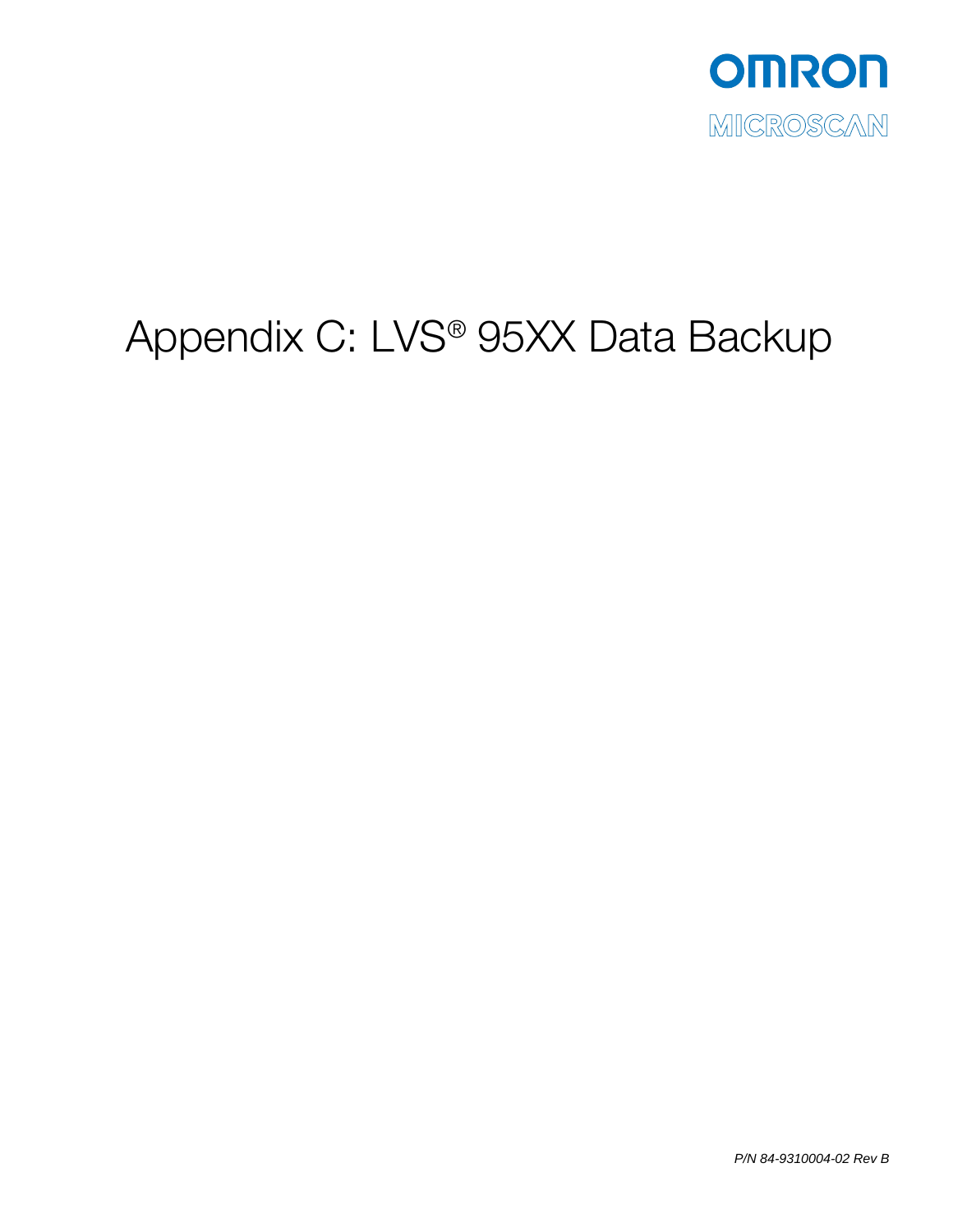Copyright ©2019 Omron Microscan Systems, Inc. Tel: +1.425.226.5700 / 800.762.1149 Fax: +1.425.226.8250

All rights reserved. The information contained herein is proprietary and is provided solely for the purpose of allowing customers to operate and/or service Omron Microscan-manufactured equipment and is not to be released, reproduced, or used for any other purpose without written permission of Omron Microscan.

Throughout this manual, trademarked names might be used. We state herein that we are using the names to the benefit of the trademark owner, with no intention of infringement.

## **GS1 Solution Partner**



## *Disclaimer*

The information and specifications described in this manual are subject to change without notice.

#### *Latest Manual Version*

For the latest version of this manual, see the Download Center on our web site at: **www.microscan.com**.

#### *Technical Support*

For technical support, e-mail: **Americas\_support@microscan.com EMEA\_support@microscan.com APAC\_support@microscan.com China\_support@microscan.com**

#### *Warranty*

For current warranty information, see: **www.microscan.com/warranty**.

#### **Omron Microscan Systems, Inc.**

**United States Corporate Headquarters**  +1.425.226.5700 / 800.762.1149

**United States Northeast Technology Center** +1.603.598.8400 / 800.468.9503

**European Headquarters**  +31.172.423360

**Asia Pacific Headquarters**  +65.6846.1214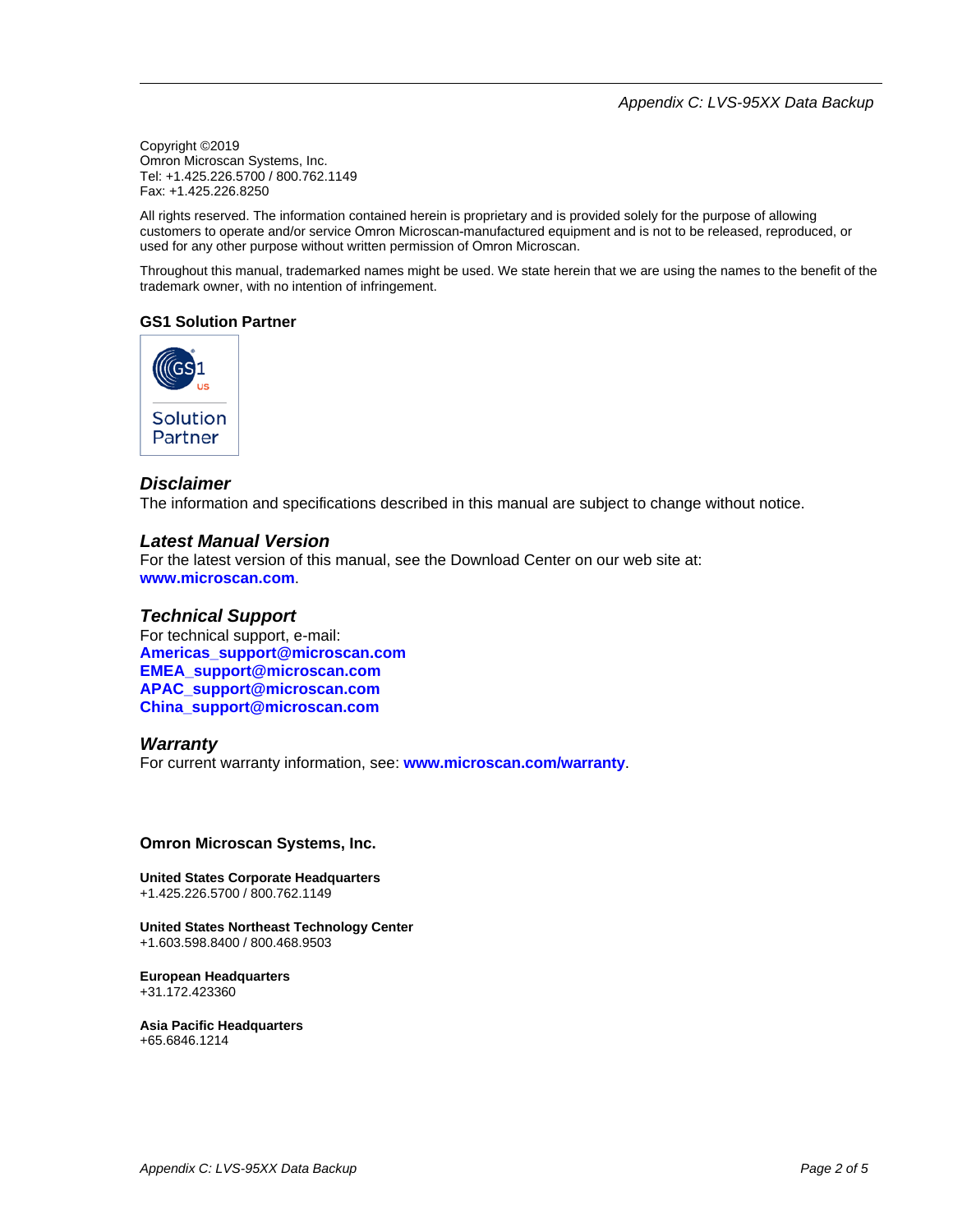# **Data Backup**

Follow the instructions below to backup data on the LVS-95XX system.

- 1. Log onto the LVS-95XX system.
- 2. Click the **Archive** tab, and then click **Create backup database**.

| Welcome        | Setup                         | Calibration |                        | Grading                          | Zoom              | <b>SRP View</b> | Structure                                  | Archive |
|----------------|-------------------------------|-------------|------------------------|----------------------------------|-------------------|-----------------|--------------------------------------------|---------|
|                | UPUTA MADIER UNAUE            |             |                        | <b>ReportID SectorID LcITime</b> |                   |                 | Reference OverallGrade                     | $De. -$ |
|                |                               |             | 494                    | 1                                | 22-Dec-2009 10:21 |                 | 4.0/10/660 (A)                             | 000     |
| O.M*<br>zone   |                               |             | 495                    | 1                                | 22-Dec-2009 10:21 |                 | 4.0/10/660 (A)                             | 000     |
| <b>EB-AST</b>  |                               |             | 496                    | 1                                | 22-Dec-2009 10:21 |                 | 4.0/10/660 (A)                             | 000     |
|                |                               |             | 497                    | 1                                | 22-Dec-2009 10:25 |                 | 4.0/10/660 (A)                             | 000     |
|                | $CCCOOHEER = 26.64$<br>80.3%  |             | 498                    | 1                                | 22-Dec-2009 10:36 |                 | 4.0/10/660 (A)                             | 000     |
| <b>COURANT</b> |                               |             | 499                    | 1                                | 22-Dec-2009 10:47 |                 | 2.7.06.660 (B)                             | 012     |
|                | MOLLEON XY 67                 |             | 500                    | 1                                | 22-Dec-2009 10:47 |                 | 2.7/06/660 (B)                             | 012     |
|                |                               |             | 501                    | 1                                | 22-Dec-2009 10:47 |                 | 2.7.06.660 (B)                             | 012     |
|                | Import image from file        |             | 502                    | 1                                | 22-Dec-2009 10:47 |                 | 2.8.06.660 (B)                             | 012     |
|                | <b>Export image to file</b>   |             | 503                    | 1                                | 22-Dec-2009 10:48 |                 | 2.8.06.660 (B)                             | 012     |
|                |                               |             | 504                    | 1                                | 22-Dec-2009 10:48 |                 | 1.0.06.660 (D)                             | 012     |
|                | Recent reports (last 30 days) |             | 505                    | 1                                | 22-Dec-2009 10:48 |                 | 2.7.06.660 (B)                             | 012     |
|                | Delete prior to specific date |             | 506                    | 1                                | 22-Dec-2009 10:48 |                 | 3.7 06 660 (A)                             | 012     |
|                | Software version history      |             | 507                    | 1                                | 22-Dec-2009 10:48 |                 | 3.7 06 660 (A)                             | 012     |
|                | <b>Audit trail report</b>     |             | 508                    | 1                                | 22-Dec-2009 10:48 |                 | 3.7.06.660 (A)                             | 012     |
|                | <b>Calibration report</b>     |             | 509                    | 1                                | 22-Dec-2009 10:48 |                 | 3.7.06.660 (A)                             | 012     |
|                |                               |             | 510                    | 1                                | 29-Dec-2009 11:08 |                 | 4.0.06.660 (A)                             | 012     |
|                | <b>Reference report</b>       |             | 511                    | 1                                | 29-Dec-2009 11:08 |                 | 4.0.06.660 (A)                             | $012 -$ |
|                | <b>Export reference data</b>  |             | $\left  \cdot \right $ |                                  |                   |                 |                                            | $\cdot$ |
|                | <b>Change SOL connection</b>  |             |                        |                                  |                   |                 | <b>6</b> Preview results in above table    |         |
|                | Create backup database        |             |                        |                                  |                   |                 | <b>C</b> Generate HTML file (for printing) |         |
|                | <b>Browse backup database</b> |             |                        |                                  |                   |                 |                                            |         |

| <b>M</b> Save As                                  |            |                                 |                           |                 | ×                            |
|---------------------------------------------------|------------|---------------------------------|---------------------------|-----------------|------------------------------|
| ÷                                                 |            | « Users > Public > LVS-95XX     |                           | Search LVS-95XX | مر                           |
| Organize $\blacktriangledown$                     | New folder |                                 |                           |                 | ❸<br>Ξ<br>▼                  |
| <b>ConeDrive</b><br>This PC<br>Desktop            |            |                                 |                           |                 | ́                            |
| Documents<br>兽<br>Downloads                       |            | CalibrationLog                  | CustomReportTe<br>mplates | LVS-95XX.mdb    | LVS-95XX_03_Apr<br>_2017.mdb |
| Music<br>$\blacksquare$ Pictures<br><b>Videos</b> |            |                                 |                           |                 |                              |
| <sup>::</sup> Windows (C:)                        |            |                                 |                           |                 |                              |
| Network                                           |            | LVS-95XX 27 Mar                 |                           |                 |                              |
| File name:                                        |            | LVS-95XX_15_Apr_2017.mdb        |                           |                 | $\checkmark$                 |
| Save as type:                                     |            | *.mdb (Microsoft Database File) |                           |                 | $\checkmark$                 |
| <b>Hide Folders</b>                               |            |                                 |                           | Save            | Cancel                       |

3. Click the **Save in** drop-down list and select the folder or drive to which you want to save.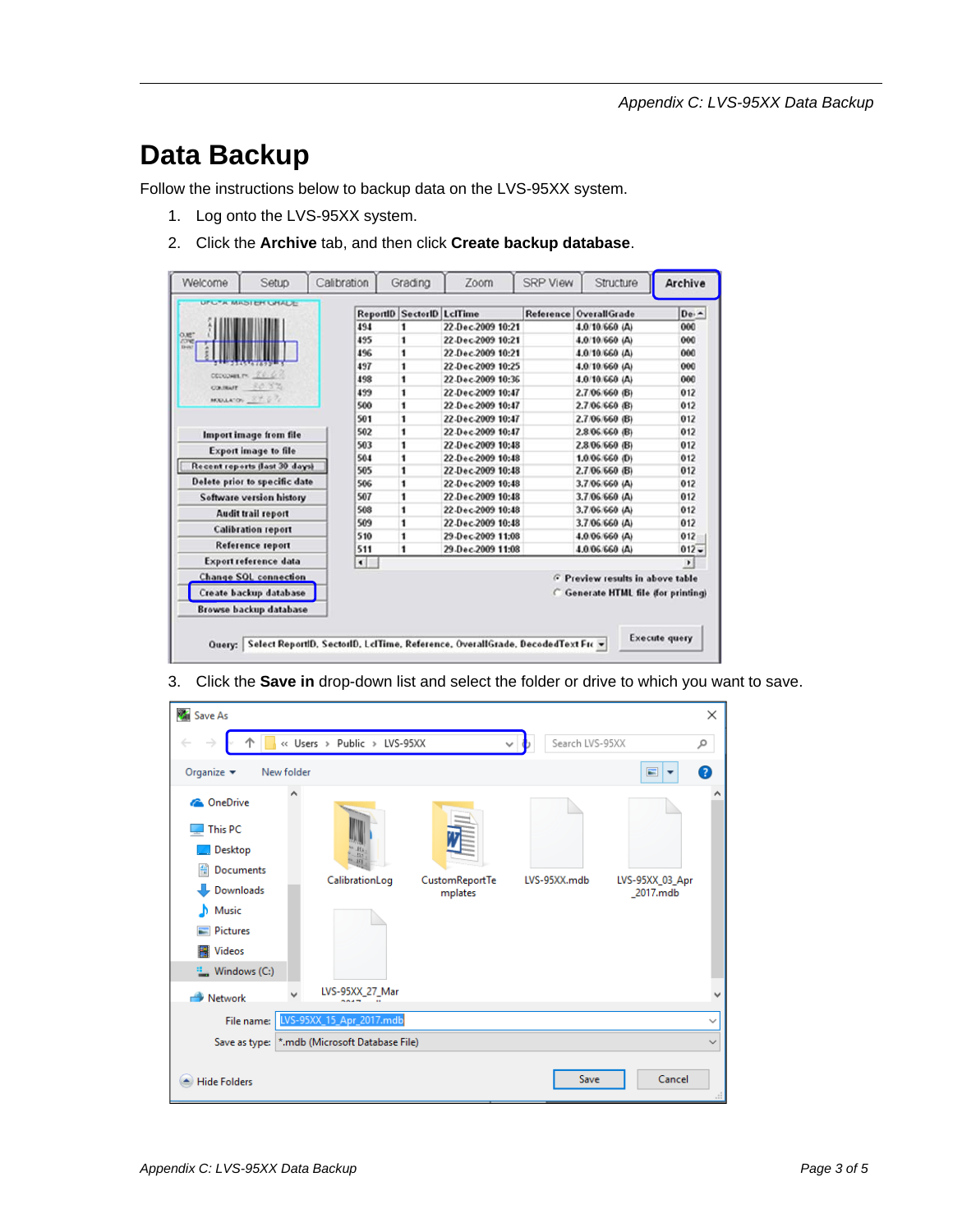4. In the **File name** box, enter a new name for the file, or keep the default file name which is entered as LVS-95XX\_[current date].

| <b>M</b> Save As                                                                                             |                                             |                                             | ×            |
|--------------------------------------------------------------------------------------------------------------|---------------------------------------------|---------------------------------------------|--------------|
| 个                                                                                                            | « Users > Public > LVS-95XX                 | Search LVS-95XX<br>Ō<br>$\checkmark$        | مر           |
| Organize $\blacktriangleright$                                                                               | New folder                                  | $\blacksquare$<br>▼                         | ◙            |
| <b>Component</b> OneDrive<br>This PC<br>Desktop                                                              | 脑                                           |                                             | Α            |
| 兽<br>Documents<br>Downloads<br>Music<br>n.<br><b>Pictures</b><br>Videos<br>Ħ<br><sup>12</sup> , Windows (C:) | CalibrationLog<br>CustomReportTe<br>mplates | LVS-95XX.mdb<br>LVS-95XX_03_Apr<br>2017.mdb |              |
| A<br>Network                                                                                                 | LVS-95XX 27 Mar                             |                                             |              |
| File name:                                                                                                   | LVS-95XX_15_Apr_2017.mdb                    |                                             | $\checkmark$ |
| Save as type:                                                                                                | *.mdb (Microsoft Database File)             |                                             | $\checkmark$ |
| <b>Hide Folders</b>                                                                                          |                                             | Save<br>Cancel                              |              |

- 5. Click **Save**.
- 6. After Backing up the database, select **Delete prior to a specific dat**e.

| Welcome | Setup                                | Calibration                                                                                                                 | Grading | Zoom | <b>SRP View</b> | <b>Structure</b>                               | <b>Archive</b>       |
|---------|--------------------------------------|-----------------------------------------------------------------------------------------------------------------------------|---------|------|-----------------|------------------------------------------------|----------------------|
|         |                                      |                                                                                                                             |         |      |                 |                                                |                      |
|         | Import image from file               |                                                                                                                             |         |      |                 |                                                |                      |
|         | <b>Export image to file</b>          |                                                                                                                             |         |      |                 |                                                |                      |
|         | <b>Decent reports (last 30 days)</b> |                                                                                                                             |         |      |                 |                                                |                      |
|         | Delete prior to specific date        |                                                                                                                             |         |      |                 |                                                |                      |
|         | <b>Software version history</b>      |                                                                                                                             |         |      |                 |                                                |                      |
|         | <b>Audit trail report</b>            |                                                                                                                             |         |      |                 |                                                |                      |
|         | <b>Calibration report</b>            |                                                                                                                             |         |      |                 |                                                |                      |
|         | Reference report                     |                                                                                                                             |         |      |                 |                                                |                      |
|         | Export reference data                |                                                                                                                             |         |      |                 |                                                |                      |
|         | <b>Change SQL connection</b>         |                                                                                                                             |         |      |                 | <b><i>C</i></b> Preview results in above table |                      |
|         | Create backup database               |                                                                                                                             |         |      |                 | <b>C</b> Generate HTML file (for printing)     |                      |
|         | Browse backup database               |                                                                                                                             |         |      |                 |                                                |                      |
|         |                                      | Query: Select ReportID, SectorID, LcITime, OverallGrade, Decoded Text From Reports Where Reference = "Elbit" Order By Re  v |         |      |                 |                                                | <b>Execute query</b> |

7. If you *did not create* a backup, the below warning will appear prompting to perform the backup first..